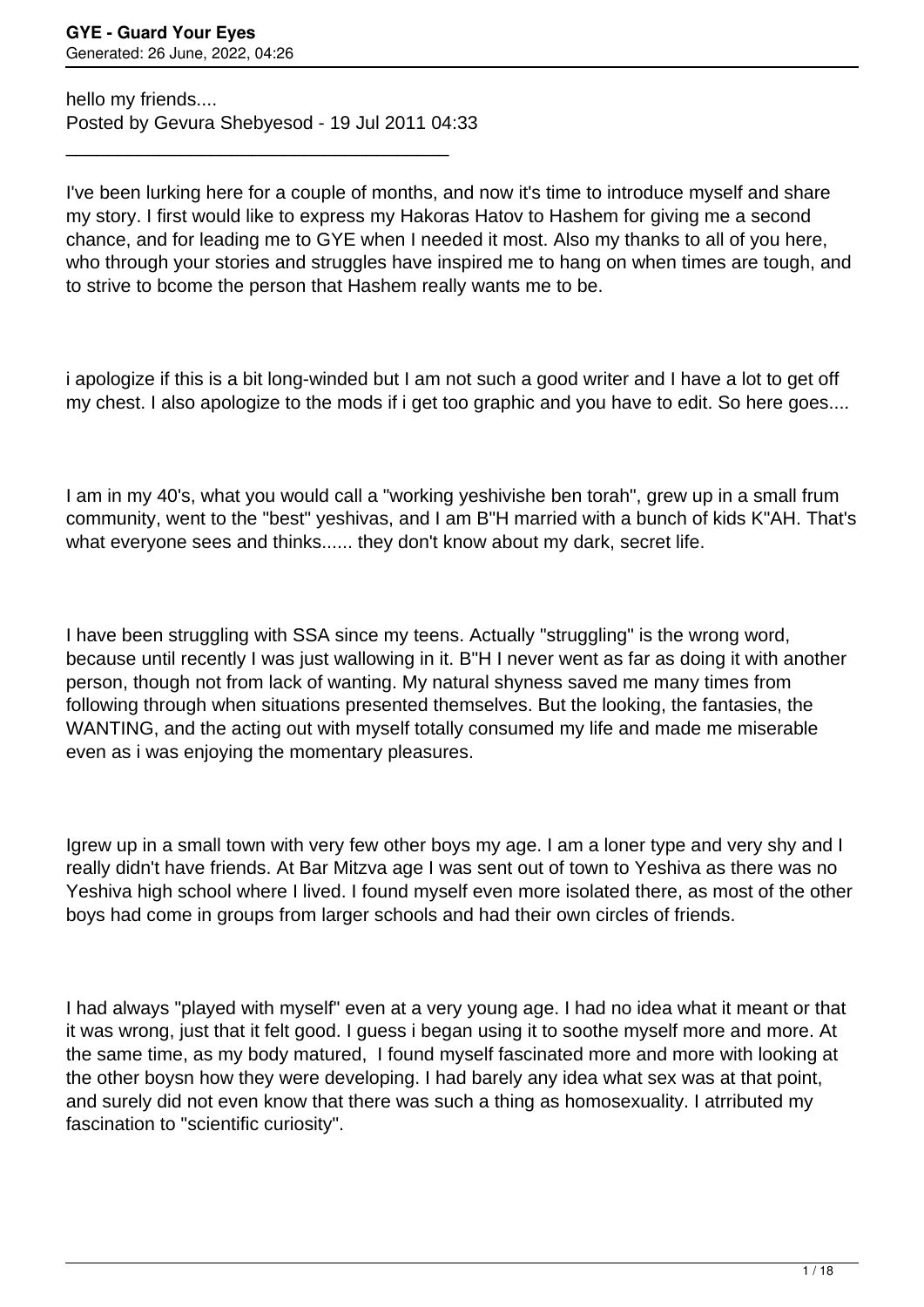At some point around the age of 15, I did MZ"L for the first time, also out of "curiosity". I cannot even begin to describe the way it was immediately addicting, probably like a first hit of cocaine (I have never done drugs). I am sure all of us here know what I am talking about. before i knew it I was doing it every chance I got, even 2-3 times a day. As I got older I ealized that I was fantasizing about the other boys while I did it, and I began to realize that i had a "problem". But I couldn't stop, and there was nobody i felt close enough to talk to. So I went throug life walking the walk and talking the talk, while in secret i wallowed in my sick fantasies. I learned, davened and did mitzvos, and most of the time I even believed in it, even as I knew deep inside that it was all a show and I couldn't tell anyone about what was eating me up. I would cry on Yom Kippur, promising to be good, while knowing full well that the Yetzer Hora was waiting right outside the Bais Medrash door and i probably wouldn't make it 12 hours before i did it again.

There were times when I got into situations with friends who i think had similar desires. We would be together alone and we each knew the other one wanted it. Once a friend was telling me about his bodybuilding and wanted me to feel how hard his stomach muscles were. I knew what he really wanted, and he knew that I wanted it too. My hand was literally inches from that first contact with another boy's skin. But I couldn't bring myself to make that final move. I don't know what held me back but i knew that if I took that step there was no going back. I remember literaly shaking from the tension and the desire, but I pulled my hand back and said no. For years later I would fantasize about what might have been, what could have happened. Now I look back and am comforted that even at my lowest moments i still had some self control (maybe it was just shyness but it saved me from going all the way over the edge).

I got older and began to date, but my heart wasn't in it and it really did't go anywhere. I am attracted to women also so that was not a problem. I just couldn't "connect" with anyone.

Then I met my wife. From our first phone call it just "clicked". We got married and have a great relationship and a bunch of kids. I hoped that when i got married my 'problem' would go away. I actually stayed "clean' for almost a whole year, but then i fell right back in. My mistake was that I only stopped doing MZ"L, but would still gaze at every boy I saw, fantasize, and mast\*\*\*\*\* but without MZ"L. I quickly discovered that there's no halfway, but I could not stop and fell back in. This went on for years, I would stop MZ"L for a few weeks or even a couple of months, and then flop right back into the mud.

Then I discovered the internet! first it was just some pictures, but more recently I found all the "goodies' that are available. Now I had even more material to satisfy my fantasies and cravings. I began to secretly look at g<sup>\*\*</sup> po<sup>\*\*</sup> more and more. as time went on i got bolder, even looking at it while my wife was in the next room. (I work in IT so I know how to cover my tracks). She still had no idea.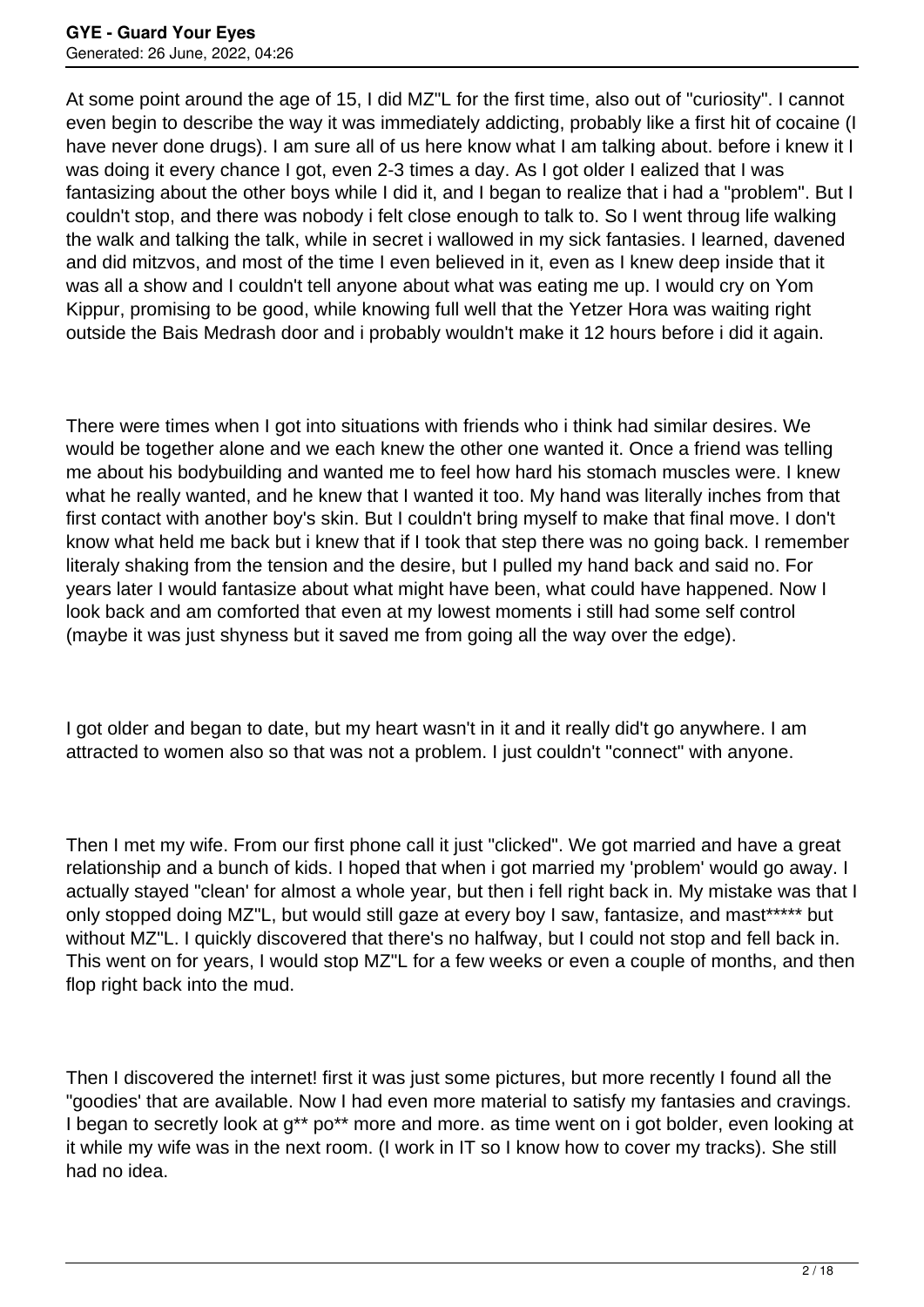As I sank deeper into my "alternate reality" I would begin to think and question where I really belong. I felt like I was living a lie (I WAS living a lie, i just wan't sure which one). There were times when I would feel like an ousider waching myself acting in a play, davening, learning, raising my kids to be good Yidden, all the while knowing that i couldn't REALLY believe in it if i was acting the way i was. i began to identify myself in my mind as g<sup>\*</sup>y, wondering if I really belonged in the community where i lived. I wondered if Hashem really knew and cared, if He was really there and didn't want me to be like this why did He play such a nasty trick on me and make me this way....(vlo sosuru....zu haminus). I couldn't take the conflict in my head and wanted out. There were times when i contemplated running away and joining "them", and even considered ending it all....

But Hashem sends the refuah not before the Makkah, but IN the makkah itself. I eventually was compelled to break free...

This past winter I discovered what to me was the most destructive form of porn. Stories. I found a site with literally thousands of stories of boys having relationships. Not just s\*x, but friendship and romance. A video is just fun while you see it, and you can only watch it so many times before it gets boring. A story makes you think, and you get emotionally involved with the characters. The stories are serials, with a new chapter added evey few days. I would be checking 10 times a day to see what was new. I found myself getting so caught up in them emotionally that it started to affect my daily life.

I also started to realize that as I was getting older, my fantasies were becoming less likely to be fulfilled, what teenager was going to do anything with a guy old enough to be their father? This just increased my sense of emotional desperation. I realized that I was yearning for the friendships i had never had in my youth, and sexualizing them because I had no proper frame of reference due to my stunted social development. I was turning into an emotional train wreck, and that just made me act out even more.

Then hashem started sending me messages, things that would open up my feelings in ways I had never experienced. For a year or 2 now i have started occasionally davening in another shul, wher they daven with intensity and feeling. I thin my own davening started to improve then, and hashem hears it when it comes from the heart even when we don't deserve it....

There are 2 boys in the shul that I daven in that are extremely close friends for years. One in particular was a big "trigger" for me and i fantasized about him all the time. I always imagined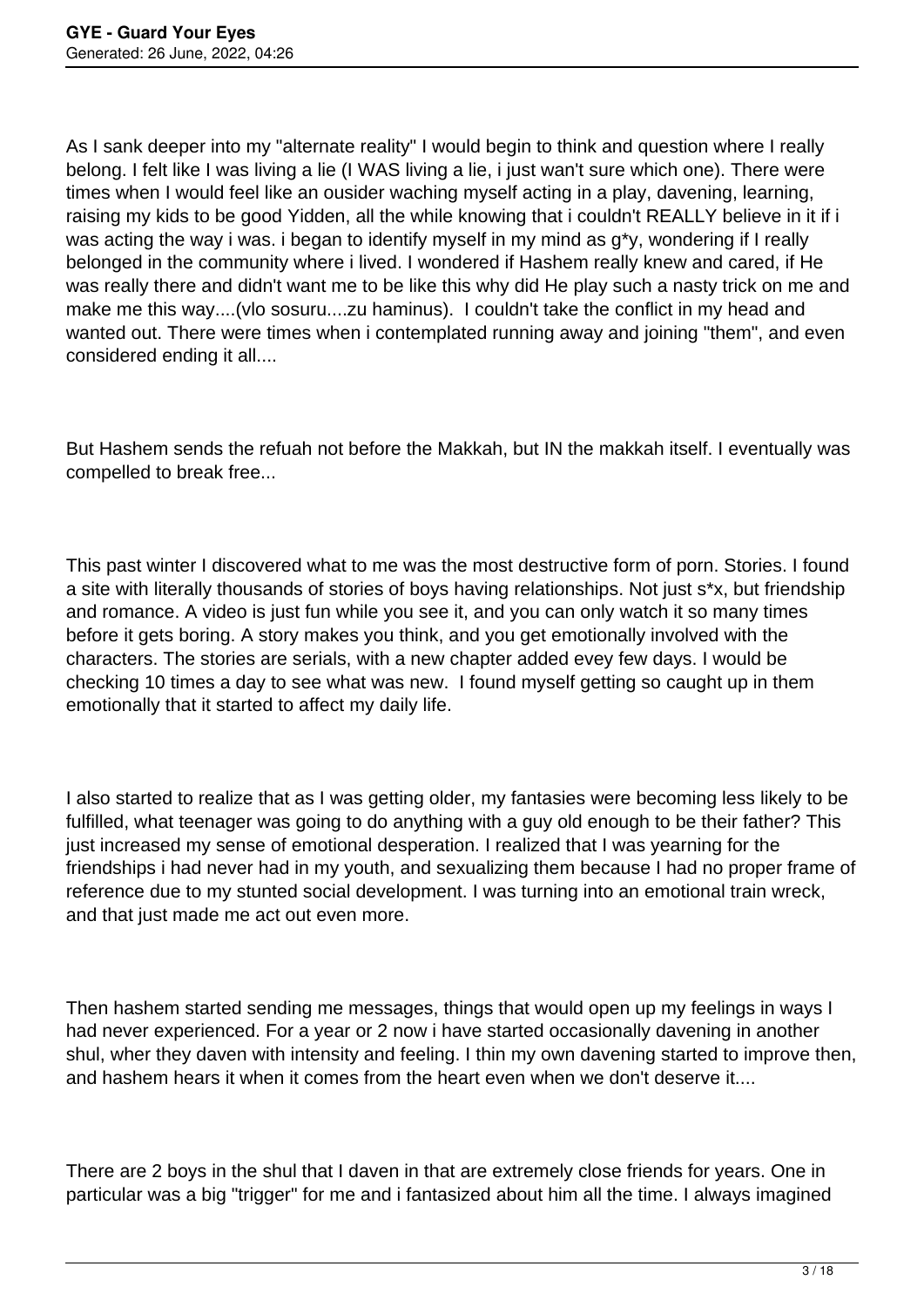that the 2 of them had "something going" (i hope it's not true, I'd hate for them to suffer like this). This past year they went out of town to separate yeshivas and did not see each other for six months. i was in Shul the shabbos before Pesach when they greeted each other after their long separation. They hugged like brothers, and I burst into tears. I never had a FRIEND like that, that I could hug in public. I never felt more alone then in that moment.

Then over Pesach I had a terrible dream. i dreamt that I had a close friend that I had not seen in many years. he was on his way to meet me , and was killed in a car crash. I woke up sobbing, and could barely make it through davening that morning. I couldn't figure out at the time why i affected me that badly, but it was all the accumulated emotional junk starting to bleed out ofg me. Then by Birchas Kohanim, where we daven for Hashem to heal our dreamd, i totally broke down. i cried, i'm not even sure what i cried FOR. I just cried in pain. I knew i was a hopeless mess and at that moment, i knew that only Hashem could fix me.

At that moment I felt a calmness and resolve rest upon me. i knew that I must do whatever it takes to bring the two halves of my life together. I realized that i have to do something so shocking to me, that i would be forced to completely change my life. i resolved to "come out" to my wife and tell her everything, and take the consequences as they came. At that point I wasn't even thinking about doing teshuva, just to stop living in secret and to take whichever path presented itself. i was prepared for the ultimate rejection. I don't know where i would have gone or what i would have done if that happened, but i couldnt survive anymore with what had been bottled up inside me for so long.

So that firs Motzoei Shabbos after Pesach, i sat down with my wonderful wife and said "I have something to tell you about myself that i have been hiding from you all these years................I'm gay........". Her reaction stunned me; "That's not so bad, we will work on fixing it together". In that instant i knew it would be OK. I shared everything with her, all the desperation, all the filth, all the loneliness, all the hopeless yearning for things that cannot and will not be.

We resolved together to work on making it right. The very first thing we did was to install K9 on every computer in the house. From that moment on I have not MZ"L, I have not mast\*\*\*\* (except one slip recently), and I have not looked at porn (with one exception). I promised that any slips i would tell her immediately, and that I would see a therapist. I began from then on to daven with kavana and with tears, begging Hashem to give me the strength to hold on and continue, and to fight the Yetzer Hora for me because I cannot do it alone.

The first weeks were sheer hell. Just like starting was like a drug, stopping was like a physical withdrawal. i walked around in a daze, shaking from tension. i committed to making an effort not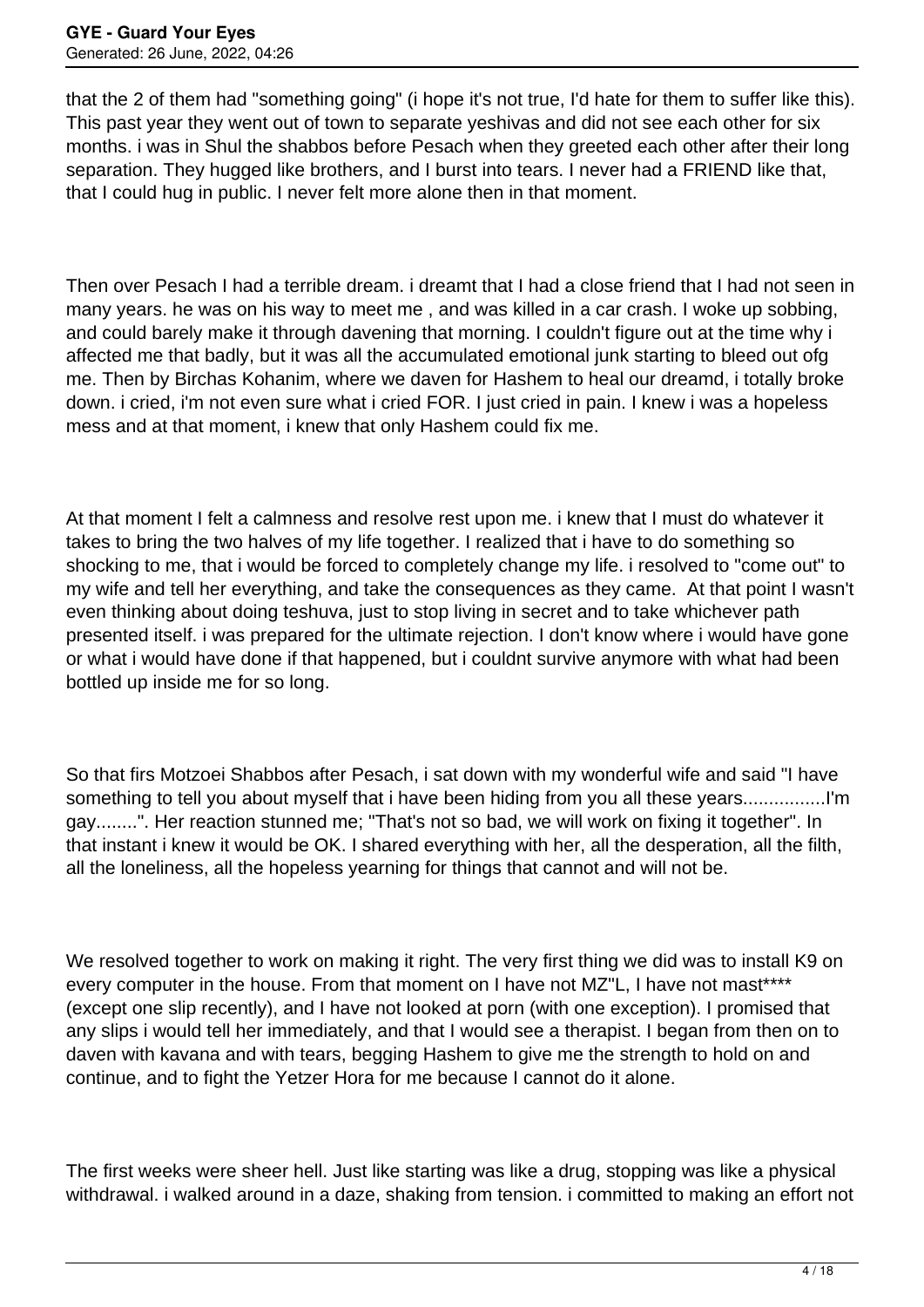to look and not to fantasize, but it's not that easy. My triggers are EVERYWHERE, in the street, in the store, in shul, at work (don't even mention the mikva). i don't even have a mechitza to hide behind. I constantly have to force myself to look away. i was literally whimpering whith the desire for another look, another trigger to release that good feeling in my head. It's a little easier now, but still a constant struggle.

I had finally acknknowledged that I am "gay" and i felt totally disconnected from reality. I would play with my kids in the yard and think to myself "What is this gay guy doing here, i don't belong here". My wife quickly set me straight (pun intended) on that one "You are not gay, you are a yid with a strange and powerful yetzer hora and you are finally fighting it!". I eventually realized that rejecting the label was one of the most important steps in recovery.

I also met with a frum therapist who deals with these issues. He helped me to understand how certain issues from my childhood cause the stunted social developement that leads to this problem, and gave me some tips how to control and redirect my thoughts away from the dangerous fantasies.

Sometime during that fist desperate week, i-discovered Hashem led me to GYE. I had seen the ads before, and I always thought it was for a filtering service like JNet or Yeshivanet, which i was subconciously resisting because i didn't want to lose access to my precious secret world... But then i was on another website, one that often mocks practices of the frum community. They had a post making fun of the GYE handbook (specifically the "rubberband snapping" thing). The post actually had a link back to the GYE handbook, and i was curious so i clicked it. It was like being transported to a new planet. Suddenly i was not alone anymore, there were so many others who were sruggling with similar issues AND SUCCEEDING. I spent hours reading the handbook and browsing the forums, and got tremendous chizuk from it. I even discovered that i was not the only SSA addict out there, and that it can be successfully suppressed.

The entire secular culture is obsessed right now with being "Born This Way" and that it can't be changed and you should just "be yourself" and "it gets better" etc. as much as we strive to separate ourself from the Goyish attitudes it seeps in like a poison and in moments of self-doubt the Yetzer Hora tries to convince us that they are really right. My weapon is to turn the slogans against them and use it to my own advantage. Yes i was "Born This Way", a member of Hashem's Chosen People, tasked with the mission of spreading His light in a world bent on ignoring Him. we each have our own mission and our own fight, and I have been tasked with a special job. I have a special and unique Yetzer Hora to fight, and although I was held captive by the enemy for 30 years, i have now escaped and i am fighting back! With sweat and tears (lots of tears) I try every day to resist the temptations placed in front of my eyes and the fantasies that linger in my mind. Eventually "It Gets Better", when the desires will fade away with time and it will be easier to resist. i know that just like I will have to pay and burn for each time I don't look away fast enough, so too i will receive infinite reward for each time I resist the urge for a second look, and each time i suppress the fantasies that constantly try to creep into my head.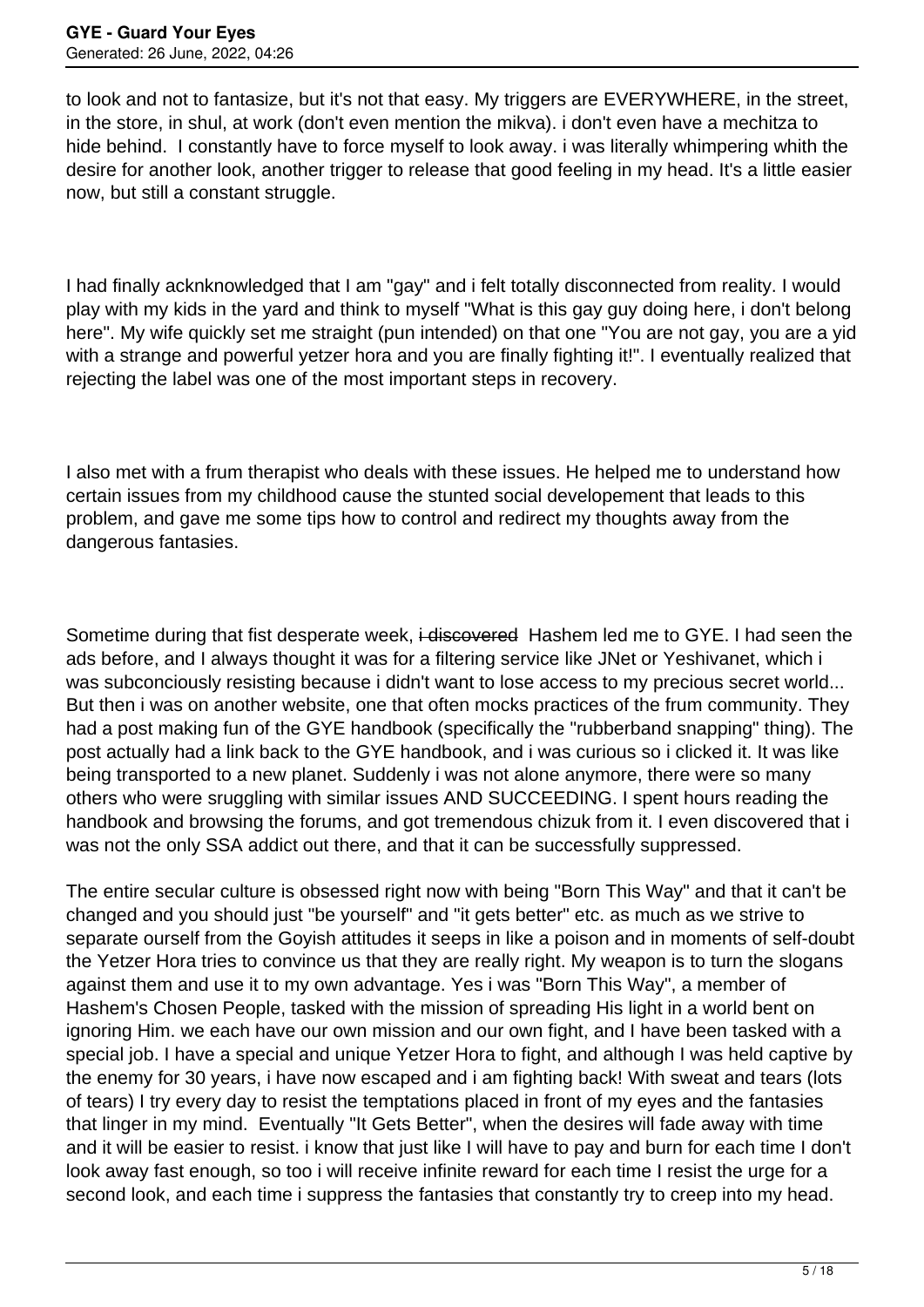I mentioned before that there was one exception to stopping to look at porn, and that was the stories (i found a way around the filter for those). I just couldn't. I needed that fix of knowing what happens next. For few weeks I unsuccessfully tried to quit, I would manage a day or 2 then I fell in again. I wasn'r even interested in the s\*x parts, just the storyline and the emotional buildup. But i knew it had to stop. Then one day i told myself "Enough! if you are serious about this there are no halfways anymore!" i went to Maariv that night and it was the 37th day of the Omer. The sefira of Gevura ShebYesod. I realized "that's what we are all about, Gevura, Kovesh es Yitzro, in the midda of Yesod, of self-control". I resolved that that day would be my personal Yom Kippur of sorts. I davened like never before, and promised that I would never go there again. B"H so far I have been successful. Hence my screen name.

I stayed clean until last friday. Then in the shower i suddenly found myself mast\*\*\* I stopped before anything worse happened, but i feell like i was teetering on the edge of a cliff. Then on shabbos i had fantasy dreams which i had not had in a long time. When i have these dreams they are so real that i experience every sensation. many times I would wake up wet, this time B"H I did not. but I need to strengthen myself over again. The events of the past week have affected me terribly and have left me emotionally drained, and maybe that's what made me vulnerable and in need of "soothing".

So here I am, trying to stay clean and to clear the bad thoughts from my head. It has its ups and

Once again I would like to thank all of you here on GYE who have shared your stories and your struggles, especially those of you who share my particular "flavor" of addiction. The chizuk i get from seeing how everyone encourages each other to get up and start again really inspired me in my darkest moments. Thank You.

========================================================================

====

Re: hello my friends.... Posted by ninetydays - 19 Jul 2011 08:05

\_\_\_\_\_\_\_\_\_\_\_\_\_\_\_\_\_\_\_\_\_\_\_\_\_\_\_\_\_\_\_\_\_\_\_\_\_

Hi GevurahShebyesod -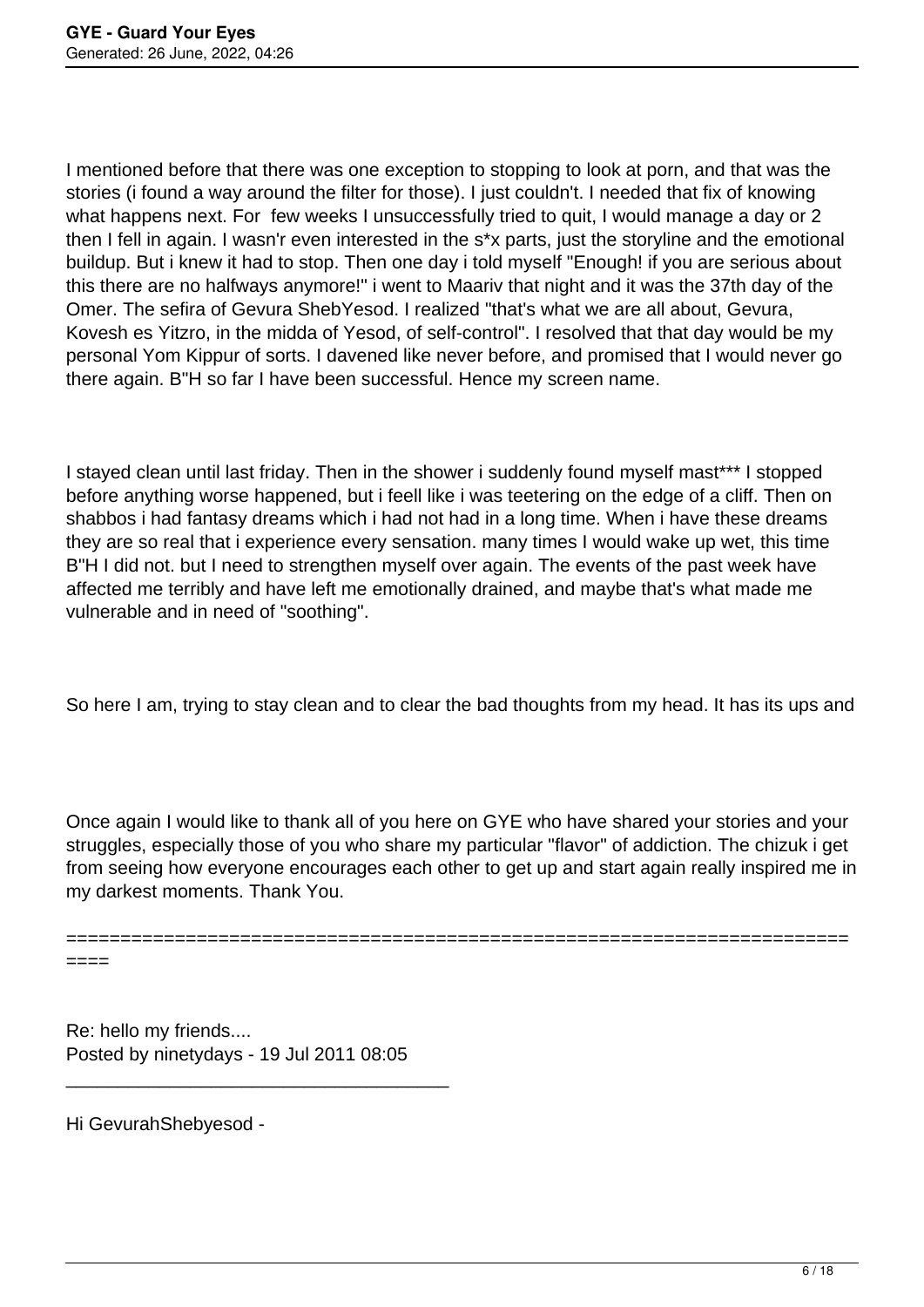Wow - That was some pretty heavy ready for 4 am. Your story is real interesting and while I am not a psychotherapist a few things I took out from it.

1) From your story it is clear you there is some form of psychodynamic theory being played over here. Your story sounds like the way Freud would have described it. Seeing a therapist would definitely help you work through some of these issues.

2) It is amazing that you told your wife. I do not know how you built up that strength. I was unable to do it and knew it. I had my own issues that I was hiding from her and I knew I was heading for a train wreck when she would find out about me. Believe it or not she actually found out about me when I wrote a post of GYE, not as long as yours but as brutally honest.

3) You mentioned in () that you have triggers everywhere especially the mikya. I am no Ray but if the whole purpose of the mikva is for tahara and that is obviously a trigger for you, would it not be better if you did not go?

4) Finally I will say that your nisyonos are tremendous. I do not know if it is proper for me to thank Hashem that I do not have them, but suffice it to say you do not have it easy in life. You never know what someone elses baggage is.

To conclude I am sure you do this but thank Hashem constantly for your wife. She is an amazing person for accepting you and helping you shed the label. When reading her reaction (I am sure you toned it down a bit... it didnt even sound like she was upset, or maybe the time you told her she knew that the time for being upset was not now) she truly sounds like the perfect wife.

Please keep strong and continue posting. You give me tremendous chizuk.

p.s don't worry about the graphic contect of your email. As most of us do not have a predisposition to men they stories of your youth are not triggers for many of us;

ninety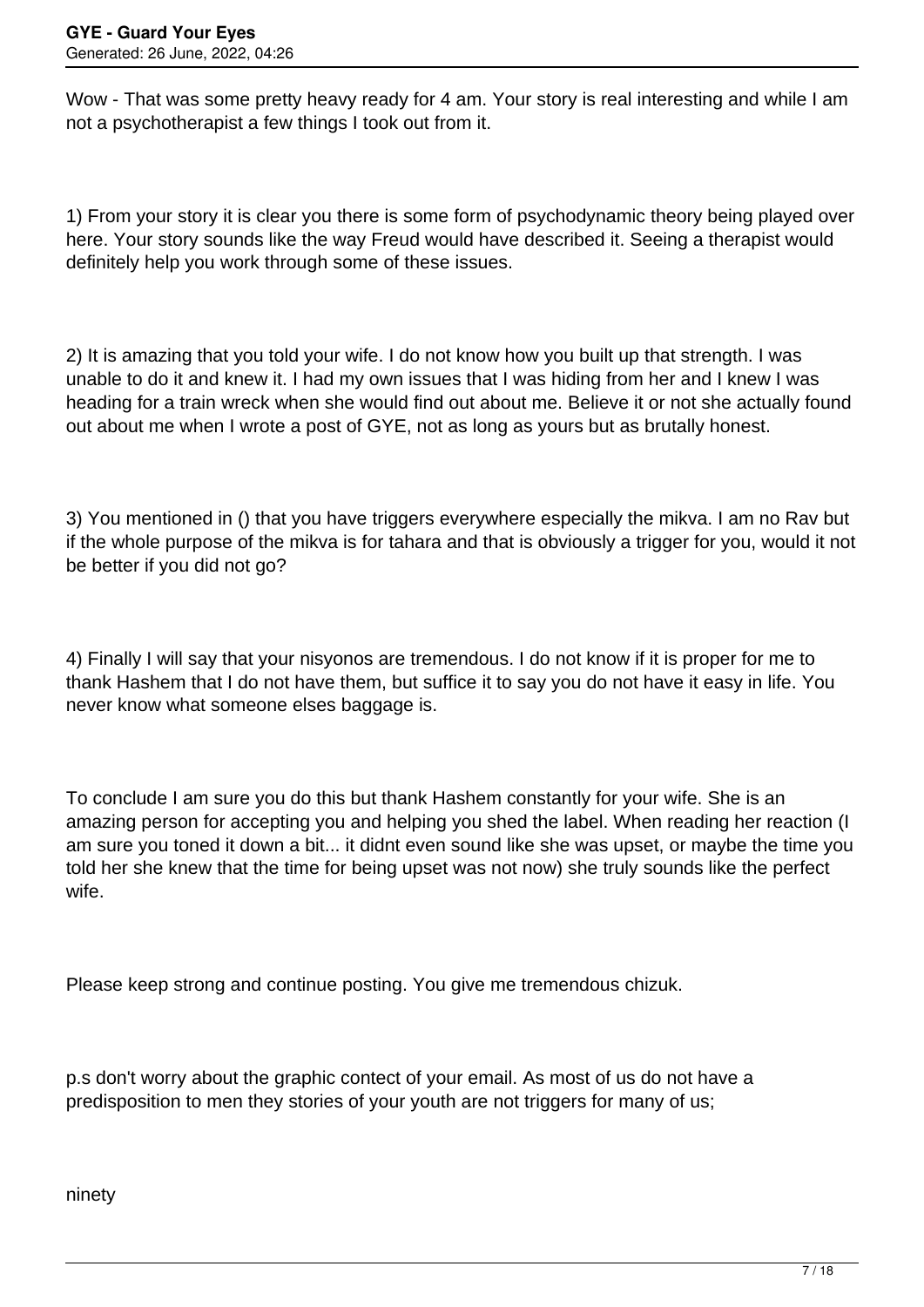====

Re: hello my friends.... Posted by TheJester - 19 Jul 2011 10:35

\_\_\_\_\_\_\_\_\_\_\_\_\_\_\_\_\_\_\_\_\_\_\_\_\_\_\_\_\_\_\_\_\_\_\_\_\_

Dear 37,

I find your story incredibly moving and touching. You write with a calmness and sincerity that is beautiful to read. Your wife's reaction seems so incredibly supportive.

========================================================================

I have very little to add at this time (or too much to write) - I look forward very much to hearing of your progress. I wish you success now, and in the challenges to come.

Yossi.

========================================================================

====

Re: hello my friends.... Posted by Eye.nonymous - 19 Jul 2011 13:03

\_\_\_\_\_\_\_\_\_\_\_\_\_\_\_\_\_\_\_\_\_\_\_\_\_\_\_\_\_\_\_\_\_\_\_\_\_

Wow GSY,

You've really gone through alot and come a long way, too.

What you described, the urges suddenly coming back, I experience alot, too. Just when I think I've got the solution and I'm well along the road to recovery, suddenly I find myself doing things that I really oughtn't to be doing. That urge, that irresistable urge comes back. So, I realize that it is a blessing--a signal that I have been slacking off on all the things I need to do for my recovery--to be a healthy and productive human being. In being honest about my condition with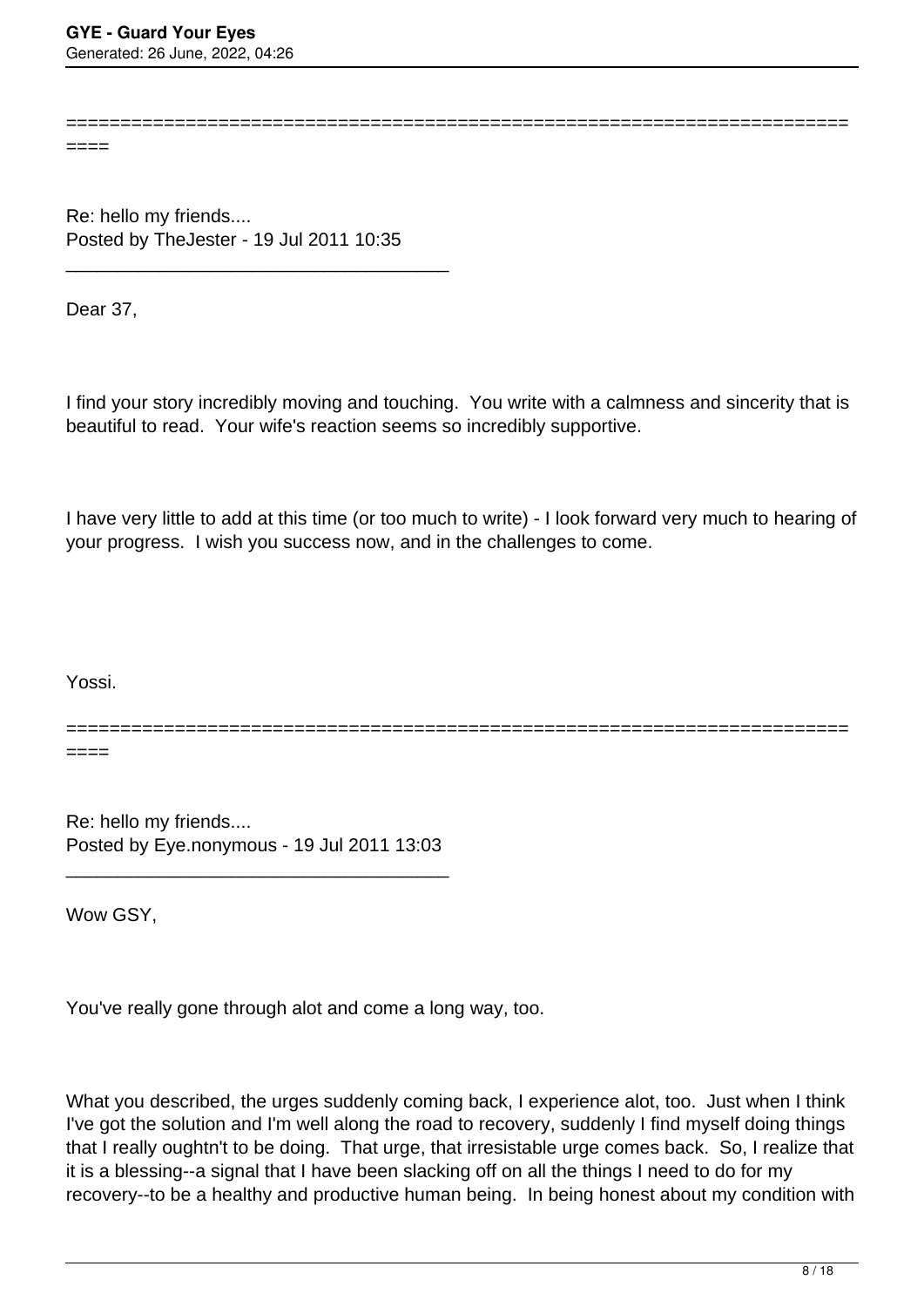other addicts, in being honest about my emotions (particularly fears and resentments), in trying to be focused on making a contribution to other people's lives instead of trying to take for myself, and in staying out of isolation.

About the SSA issue. I have seen some people with far more experience than myself on this forum comment about it like this: Basically, lust addiction is baffling, and really distorts our view of reality and of ourselves. It can take any shape or form. We have isolated ourselves, and we are desparate to connect to other people (but we don't know how). So, this leaks out as lust. Lusting after people in the street, pictures on the computer, etc. We grab for whatever is available. So, your attraction to other males MIGHT NOT be indicative of any sort of inherited sexual tendencies. What this person recommended was, WORK ON RECOVERY, and after the lust has calmed down (at least a year), then you can take a crack at figuring out the details.

Thankyou for posting,

--Eye.

========================================================================

====

Re: hello my friends.... Posted by Eye.nonymous - 19 Jul 2011 13:04

\_\_\_\_\_\_\_\_\_\_\_\_\_\_\_\_\_\_\_\_\_\_\_\_\_\_\_\_\_\_\_\_\_\_\_\_\_

...and here's the official GYE welcome mat for you:

## **Welcome to our community, you have finally come home!**

 Once you've arrived, there's no turning back. Everyone here will just grab a hold of you and pull you up with them!

[GYE Program in a Nutshell](http://www.guardureyes.com/GUE/PDFs/Newsletter01/GYE%20in%20a%20Nutshell%202011.pdf)**:** (Right Click the link and press "Save Link/Target As" to save the PDF file to your computer).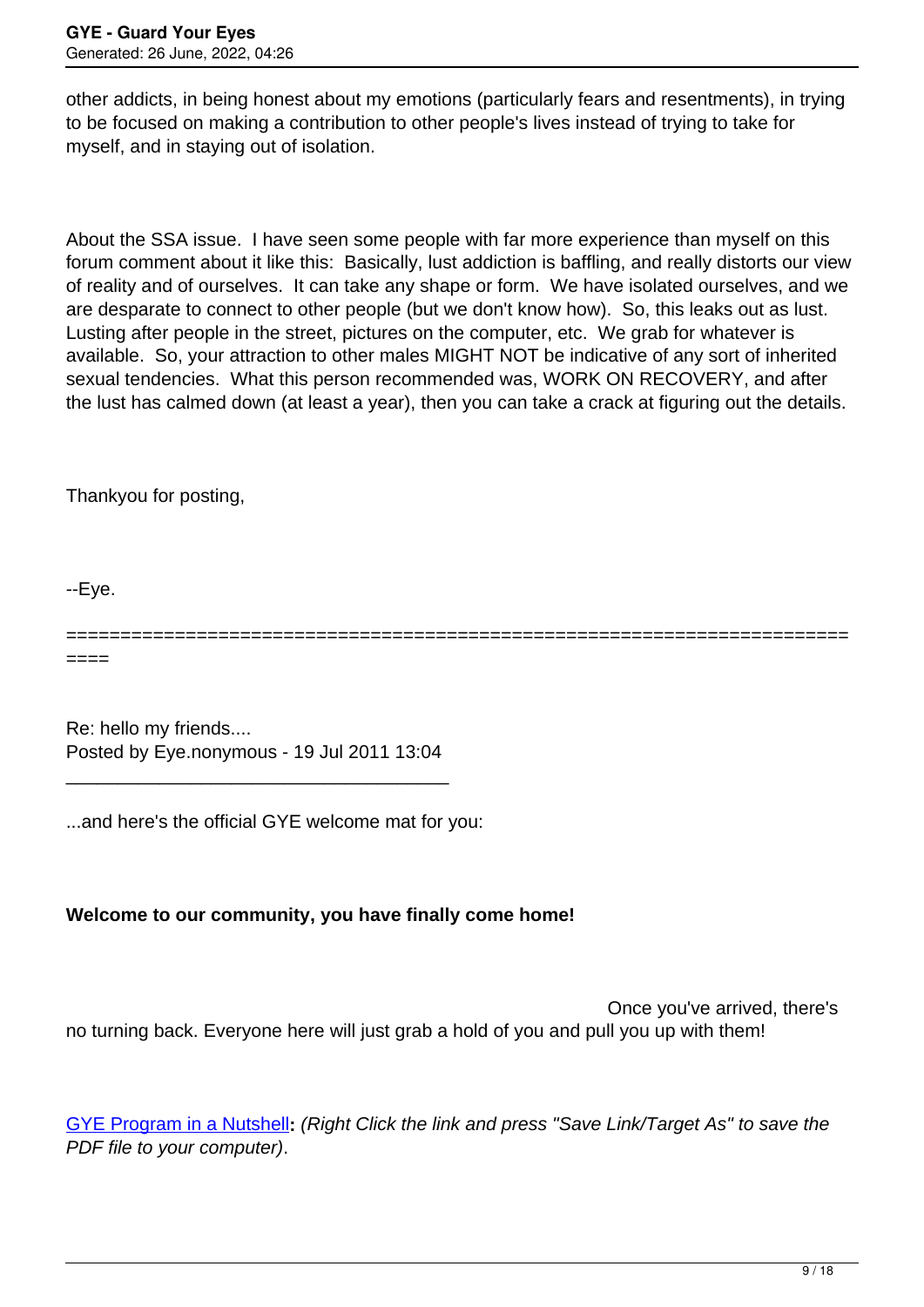'Guard Your Eyes' offers a unique approach to helping people by recognizing that there are many different levels in the struggle for "Shmiras Ainayim" and "Shmiras Habris". After studying the experience of hundreds of religious strugglers over the past few years, we put together the suggestions and recommendations that we feel are best for the various levels. We divided the tools, features and services that GYE offers into 8 different levels. This ["GYE Program in a](http://www.guardureyes.com/GUE/PDFs/Newsletter01/GYE%20in%20a%20Nutshell%202011.pdf) [Nutshell](http://www.guardureyes.com/GUE/PDFs/Newsletter01/GYE%20in%20a%20Nutshell%202011.pdf) can help people quickly identify at what level of the struggle they are at, and which tools and features would help them most at their particular level.

## **Here are some quick things you can do to help you jump straight into recovery:**

1) Make sure to install a strong filter. It will be almost impossible to break free of this while having all the garbage within a mouse click away. See **[this page](http://www.guardyoureyes.org/?p=24)** for one good filter option, along with instructions on how to install it best – and give away the password to our "filter Gabai"… See **[this page](http://www.guardureyes.com/GUE/Filters/filters.asp)** for another 20 (or so) filter ideas and information… We also **highly advise** installing "Reporting Software" such as [webchaver.org](http://www.webchaver.org) to give you some accountability, because filters alone are usually not sufficient and they can often be bypassed.

2) Join the **[daily Chizuk e-mail lists](http://www.guardureyes.com/GUE/GUEList.asp)** to get fresh chizuk every day.

3) Scientific studies have shown that it takes 90 days to change a neural thought pattern that was ingrained in the brain through addictive behaviors. Did you join the **[90 day chart](http://guardyoureyes.org/woh/90day.php)** on-line? Sign up **[over here](http://guardyoureyes.org/woh/signup.php)**.

4) Post away on this forum! You will get tons of daily Chizuk and support. This disease can't be beat alone. It works best when you **get out of isolation!**

5) GuardYourEyes also offers many free anonymous phone conferences where you can join a group of other frum Yidden, along with an experienced sponsor. See [www.guardyoureyes.org](http://www.guardyoureyes.org) > Tools > Phone Conferences for many different options. Our conferences are taking place every day, morning, noon and night… Joining a phone group would be a tremendous step in the right direction for you and help you learn freedom from this addiction. Not only will you learn the secret of the 12-Steps – which is known to be the world's most powerful program for beating addiction having helped millions world wide, but the daily call will be another way of GETTING OUT OF ISOLATION and connecting with others who are going through what you are.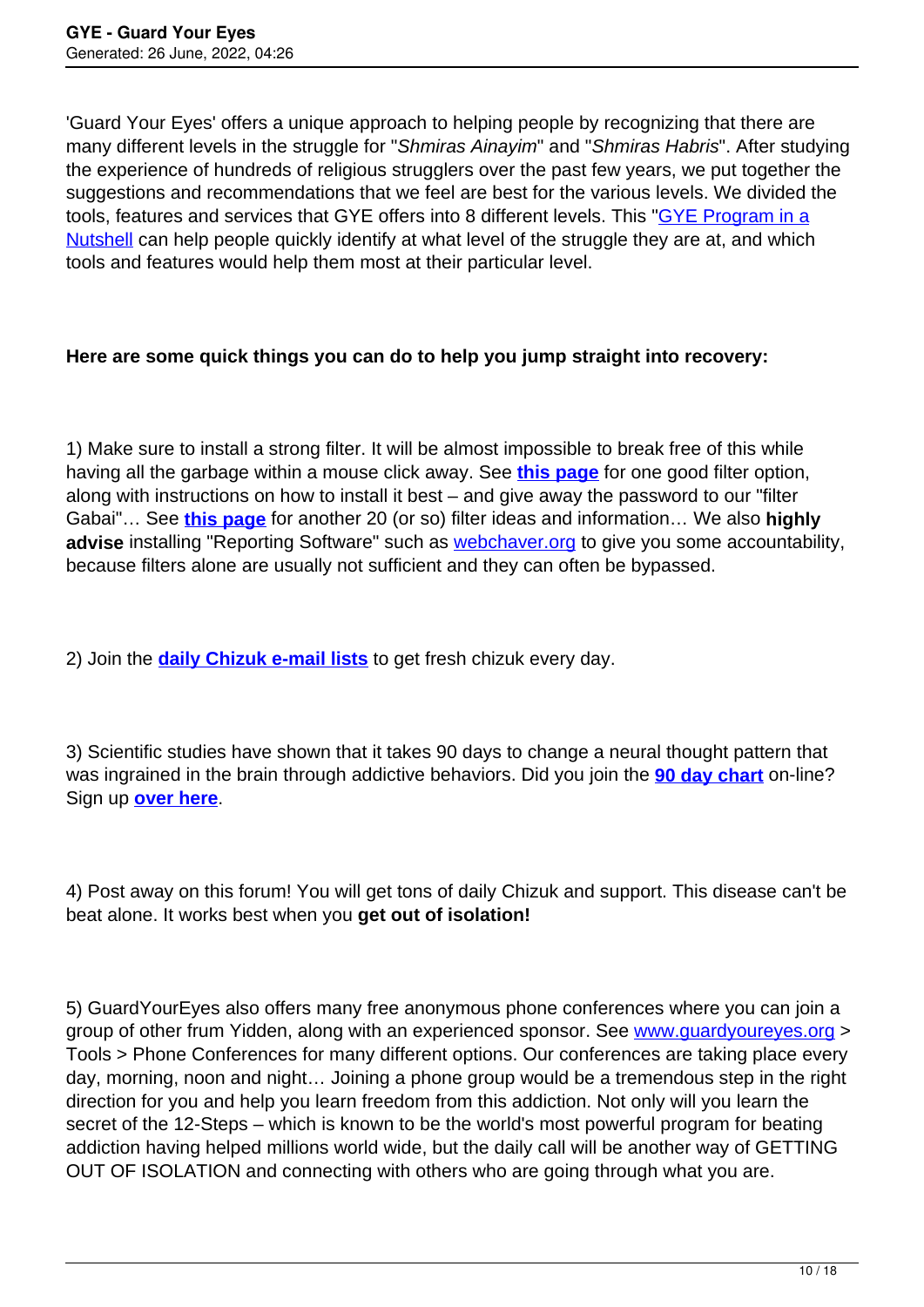6) If you need more general guidance, write to our e-mail helpline at **[gye.help@gmail.com](mailto:gye.help@gmail.com)** or call our hotline at 646-600-8100.

7) Download and read the ["Guard Your Eyes Handbook](http://www.guardureyes.com/GUE/PDFs/Newsletter01/Guard%20Your%20Eyes%20Handbook%202011.pdf)". This handbook outlines the GYE approach in detail, and makes our network much more effective and helpful for people. **The handbook has two parts:**

A) The first part, "**Attitude & Perspective**", details 30 basic principles to help us maintain the proper attitude and perspective on this struggle. Here are some examples: Understanding what we are up against, what it is that Hashem wants from us, how we can use this struggle for tremendous growth, how we can deal with bad thoughts, discovering how to redirect the power of our souls, understanding that every little bit counts, learning how to bounce back up after a fall, and so on and so forth…

 The second part, "**The 18 Tools**", detail suggested tools and techniques, in progressive order, beginning with the most basic and fundamental approaches to dealing with this addiction, and continuing down through increasingly earnest and powerful methods. No matter what level our addiction may have advanced to, we will be able to find the right tools to break free in this handbook!

========================================================================

## **May Hashem be with you!**

====

Re: hello my friends.... Posted by shteighecher - 19 Jul 2011 13:52

\_\_\_\_\_\_\_\_\_\_\_\_\_\_\_\_\_\_\_\_\_\_\_\_\_\_\_\_\_\_\_\_\_\_\_\_\_

Wow. I'm speechless. Your story in deatil will definitely hel a lot of people that have similar struggles. You are a Gibbor, much stronger then me. I'm very impressed. Keep it up brother.

========================================================================

====

Re: hello my friends....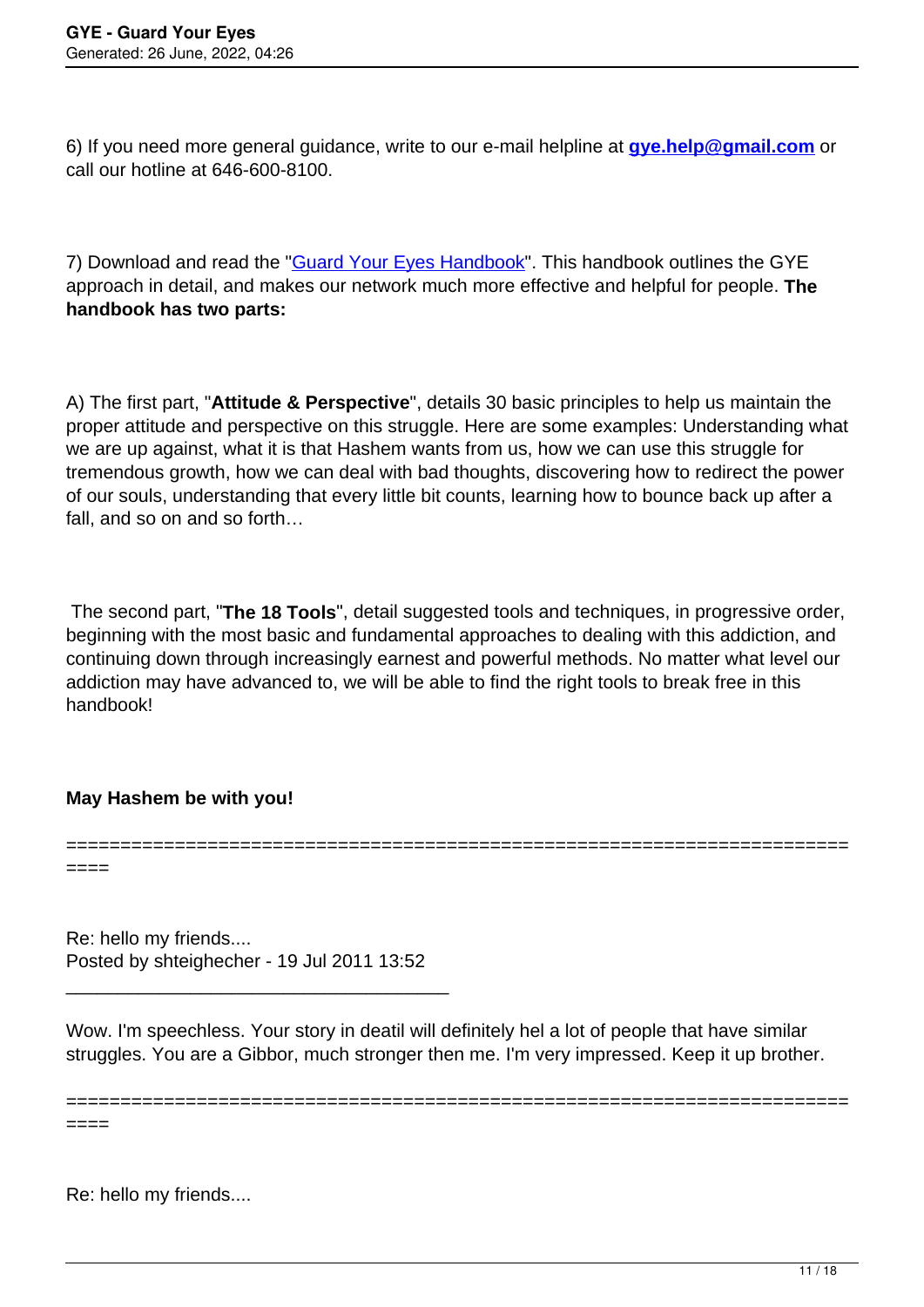Posted by ZemirosShabbos - 19 Jul 2011 16:04 \_\_\_\_\_\_\_\_\_\_\_\_\_\_\_\_\_\_\_\_\_\_\_\_\_\_\_\_\_\_\_\_\_\_\_\_\_

hi and welcome,

your story is very impressive and inspiring. it is heartening to read of your struggle.

being part of GYE can help tremendously by giving you a sense of support and people with whom you can share the struggle.

wishing you the very best

zs

======================================================================== ====

Re: hello my friends.... Posted by helpfyi - 19 Jul 2011 17:18

\_\_\_\_\_\_\_\_\_\_\_\_\_\_\_\_\_\_\_\_\_\_\_\_\_\_\_\_\_\_\_\_\_\_\_\_\_

wow what a story you'll get over it with hashems help, but you should know you are married to an ANGEL!

========================================================================

====

Re: hello my friends.... Posted by laagvokeles - 19 Jul 2011 17:45

\_\_\_\_\_\_\_\_\_\_\_\_\_\_\_\_\_\_\_\_\_\_\_\_\_\_\_\_\_\_\_\_\_\_\_\_\_

ai ai ai

you know i could never really understand you, cause i am repulsed in the tings you love....

but

you helped me understand how stupid i am with my porn issues, you helped me realise i am not better then you at all, cause i am as stupid as you in my department: "woman".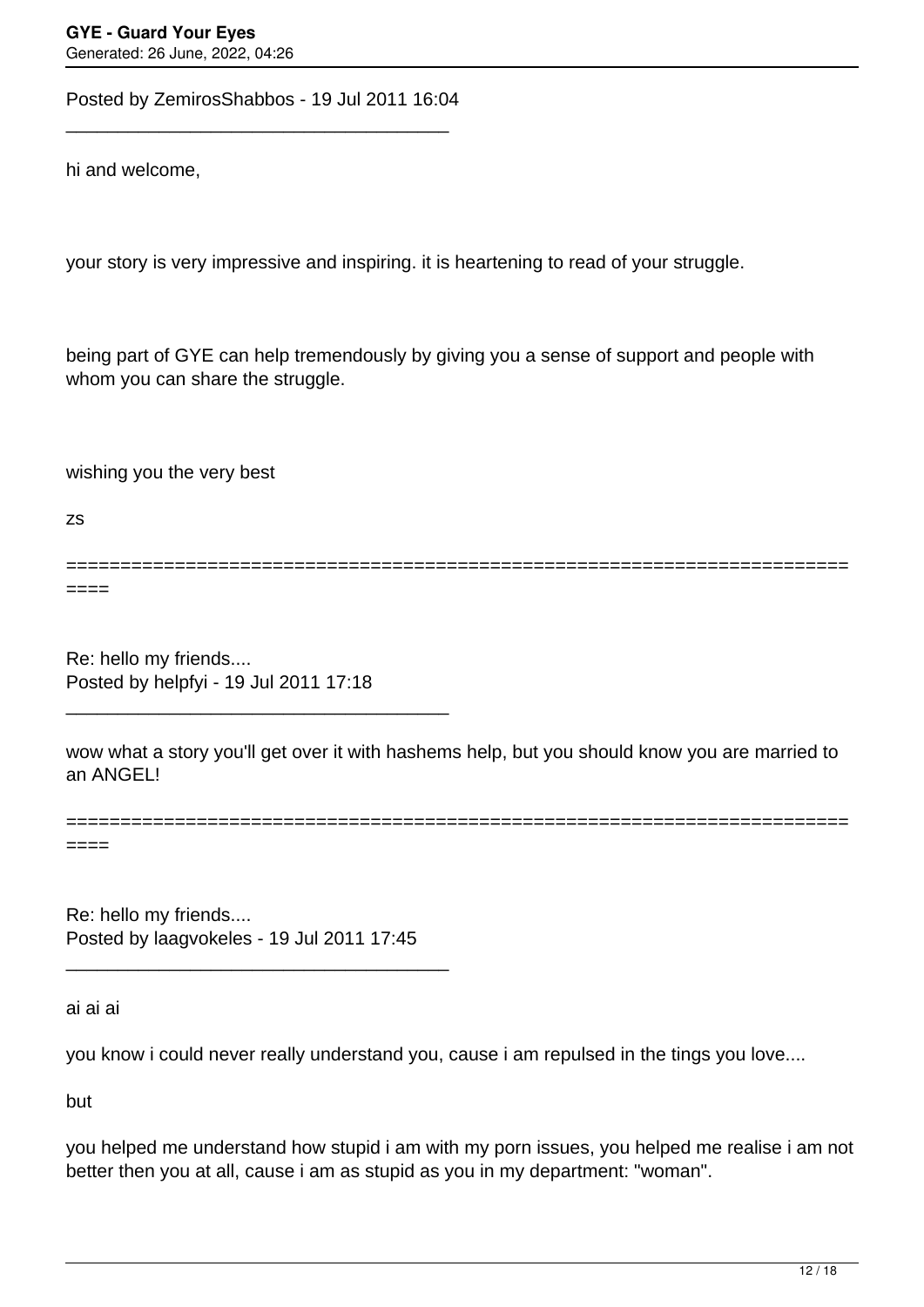the gemara says that if the taavah of avoda zarah would be in the days of the gemara (i dont wanna think what would happen if the taavah of avodah zarah would be in our days.....) they would run on the streets the trouses would fall and they would still run to get a piece of avodah zarah...

you are a classic example, of how weak we are in our generation, how weak our mind is.

i am reading about a man on hes 40?s who loves storys about other boys, i mean "stories" ribono shel olam! and all because he didnt had friends in hes youth!

a man 40 years old "addicted" to "stories" and suffering so much cause of it!!??? moshiach has to come

you helped me see how sick i am....

????? ?? ???? ??? ?? ?????? ??????? and bring moshiach

you are lucky u are able to daven and you are connected to hashem, cause u really need hes help.... you are atracted to ppl in your side of the mechitza....

but as long as u daven with all your heart, hashem is gonna help you, no doubt.

(wow i have a feeling i shouldnt have posted, but i can tell you you are a chizuk for me!)

========================================================================

====

Re: hello my friends.... Posted by lookingforwisdom - 19 Jul 2011 17:50

\_\_\_\_\_\_\_\_\_\_\_\_\_\_\_\_\_\_\_\_\_\_\_\_\_\_\_\_\_\_\_\_\_\_\_\_\_

Welcome, what an increadible stroy and thank Hashem for the incredible wife he gave you lot's of hatslacha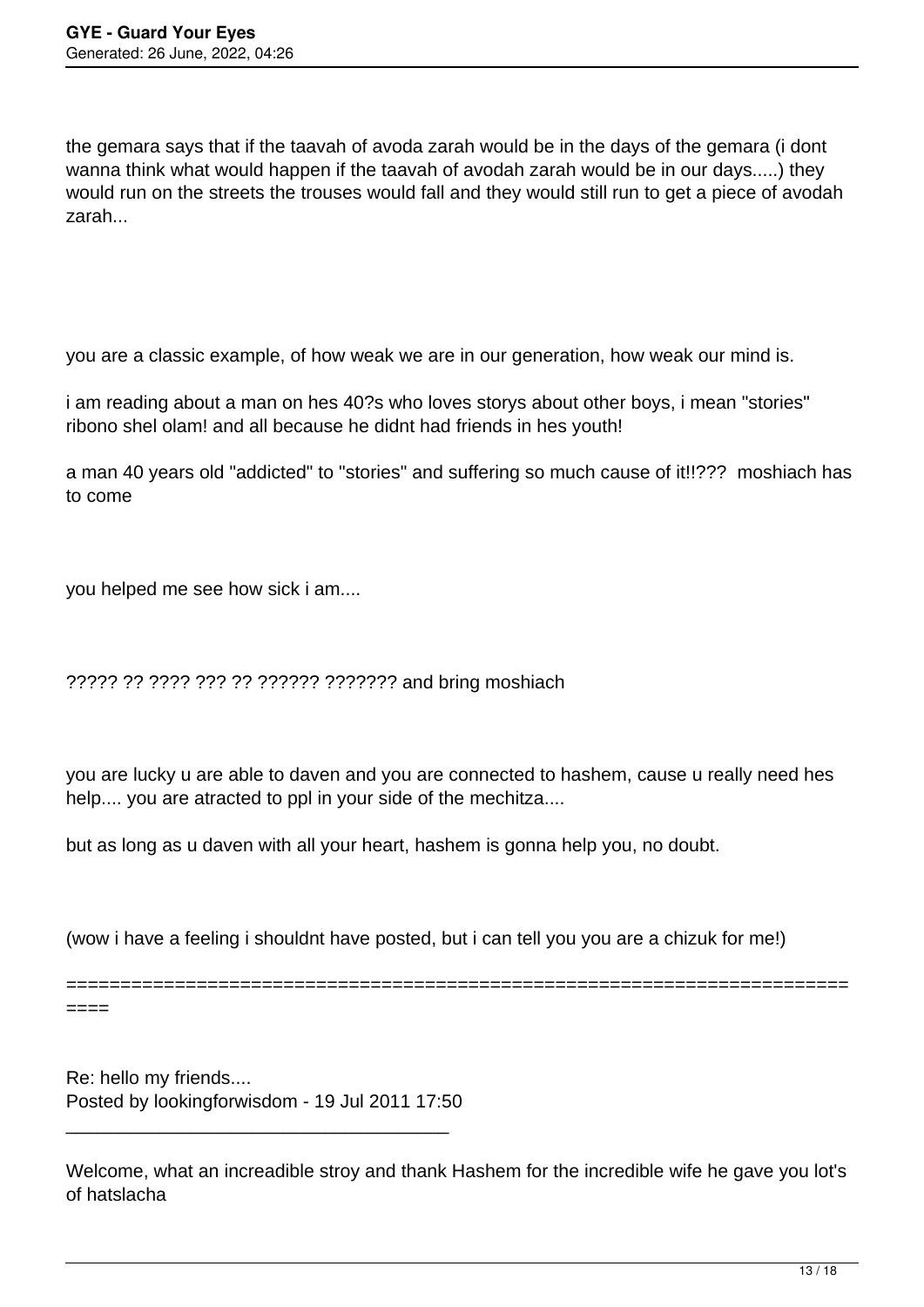======================================================================== ====

Re: hello my friends.... Posted by Gevura Shebyesod - 19 Jul 2011 18:19

\_\_\_\_\_\_\_\_\_\_\_\_\_\_\_\_\_\_\_\_\_\_\_\_\_\_\_\_\_\_\_\_\_\_\_\_\_

Thank you all for your responses, i am truly touched by how you all care so much.

Yes my wife has truly been my bedrock going through all of this. She did gasp in shock in the first instant that I told her, but she pulled herself together immediately and has been wonderfully supportive through this entire ordeal. Of course she was upset, she just held it in then because she knew I would not have been able to handle it otherwise. We have had many talks about it and we comfort and support each other. we really have grown closer together than ever before. I thank Hashem constantly for her presence.

To address some of 90's other comments: The therapist I spoke to basically confirmed alot of what I figured out on my own while relecting on my life immediately after I came clean. He explained about the classic lonely child / distant father scenario. My father is a wonderful man, but he grew up as a child in the holocaust and is very emotionally closed. So I grew up with no males to relate to, either my own age or a father figure that i could connect to. I myself came to the realization that my fantasies really were about wanting to BE a boy again, and to go back and relive what i had been missing as a child. I really wish I could go back to when I was 10 or 11 and start over, but Hashem does not give us that option.

As far as Mikva: I really don't go that often, usually just Erev Yom Tov. It was always a big problem for me. I sometimes felt like there were 2 of me going in there together, one to get clean and the other to get dirty.... Many times I would come home and not even make it to licht benching without needing to act out. I would tell myself why bother, but i had to keep up the show...

This past Erev Shavuos I knew I would be in big trouble. I resolved that the second i walk in to the Mikva I will take my glasses off and not put them on again until I am ready to leave ( I can't walk in the street without them as I would be nearly blind, but I have recently begun a scientific )

So I come in the door and standing right in front of me, completely undressed, is one of my worst "triggers" from the shul I daven in every day! I felt like I had been kicked in the gut. What a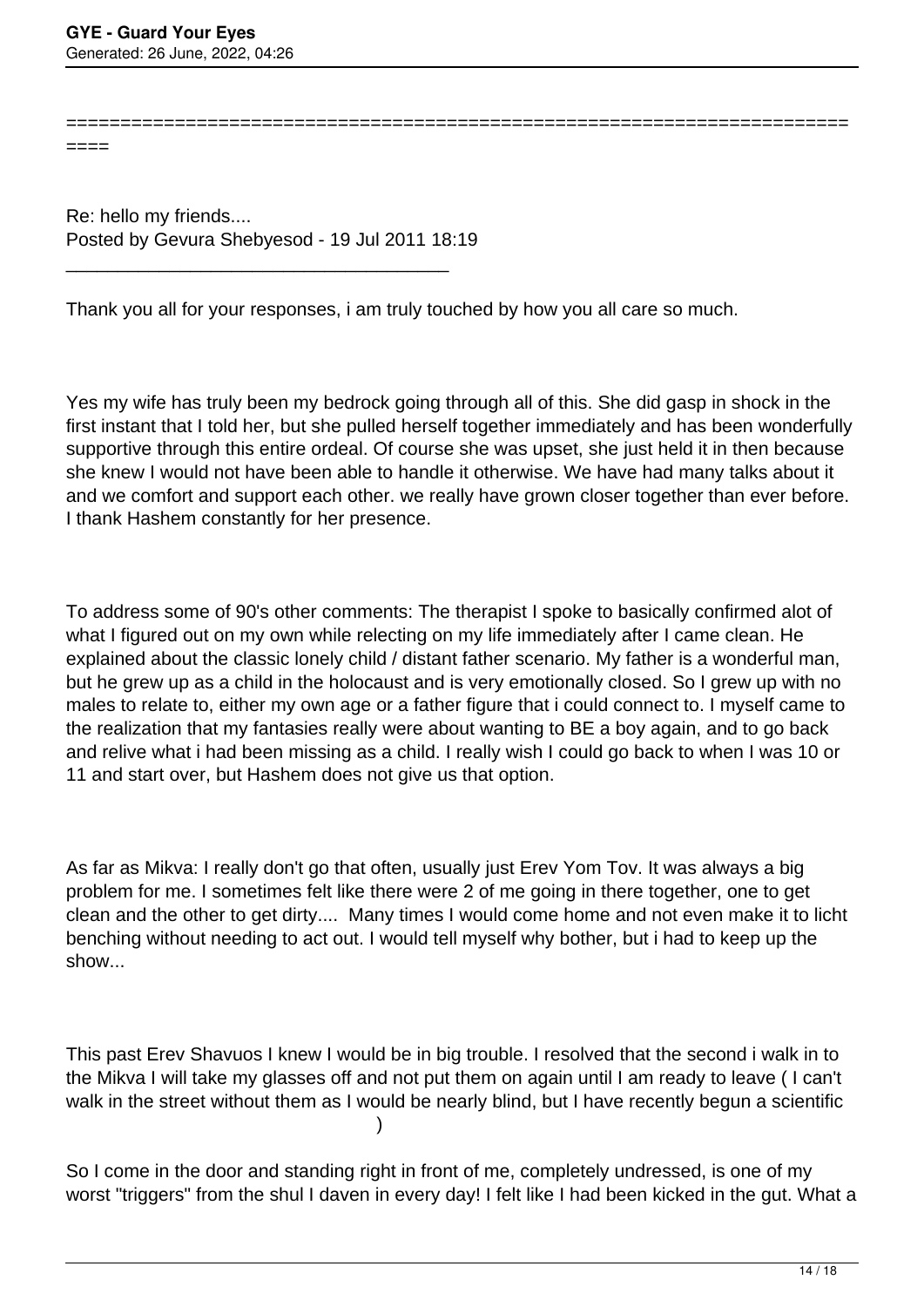nasty trick for the YH to pull on me. I wrenched myself away and walked to the far side of the room. I told myself that I have to concentrate that I am here to get clean and pure. I went in the water and cried bitter tears that i should forget what i just saw and not be tested like that. The YH just loves to pull these tricks on me. Often after I have finished a "good" davening I will open my eyes and standing right in front of me is someone I'd much rather not look at just then. I feel like Hashem took my tefillah and threw it back in my face, but i know it's just the YH trying to mess me up. I usually take off my glasses during davening, but at some point I need to put them back on...

So long for now...

P.S. Laag I just saw your post. Don't worry I'm not insulted. When I can be repulsed by the things I wanted i'll know I'm cured...

Hakin'ah, Hataavah vehakavod motzeein es haadam min haolam. In my case the Kin'ah, wanting what i could not have, led to the taavah, and the kavod would not let me admit how sick I was. Chazal knew what they were talking about....

========================================================================

====

Re: hello my friends.... Posted by im not alone - 19 Jul 2011 21:57

\_\_\_\_\_\_\_\_\_\_\_\_\_\_\_\_\_\_\_\_\_\_\_\_\_\_\_\_\_\_\_\_\_\_\_\_\_

??????? ??????

WELCOME HOME

there is not much I could add or say. But what i could say is. "Your story moved me, you inspired me by the courage and determination you have". In my opinion you are ALREADY a hero as to how focused and determined you are.

Just one thing, take a minute close your eyes and thank hashem for the wonderful and supportive wife he gave you.

keep on posting...... your posts are really inspiring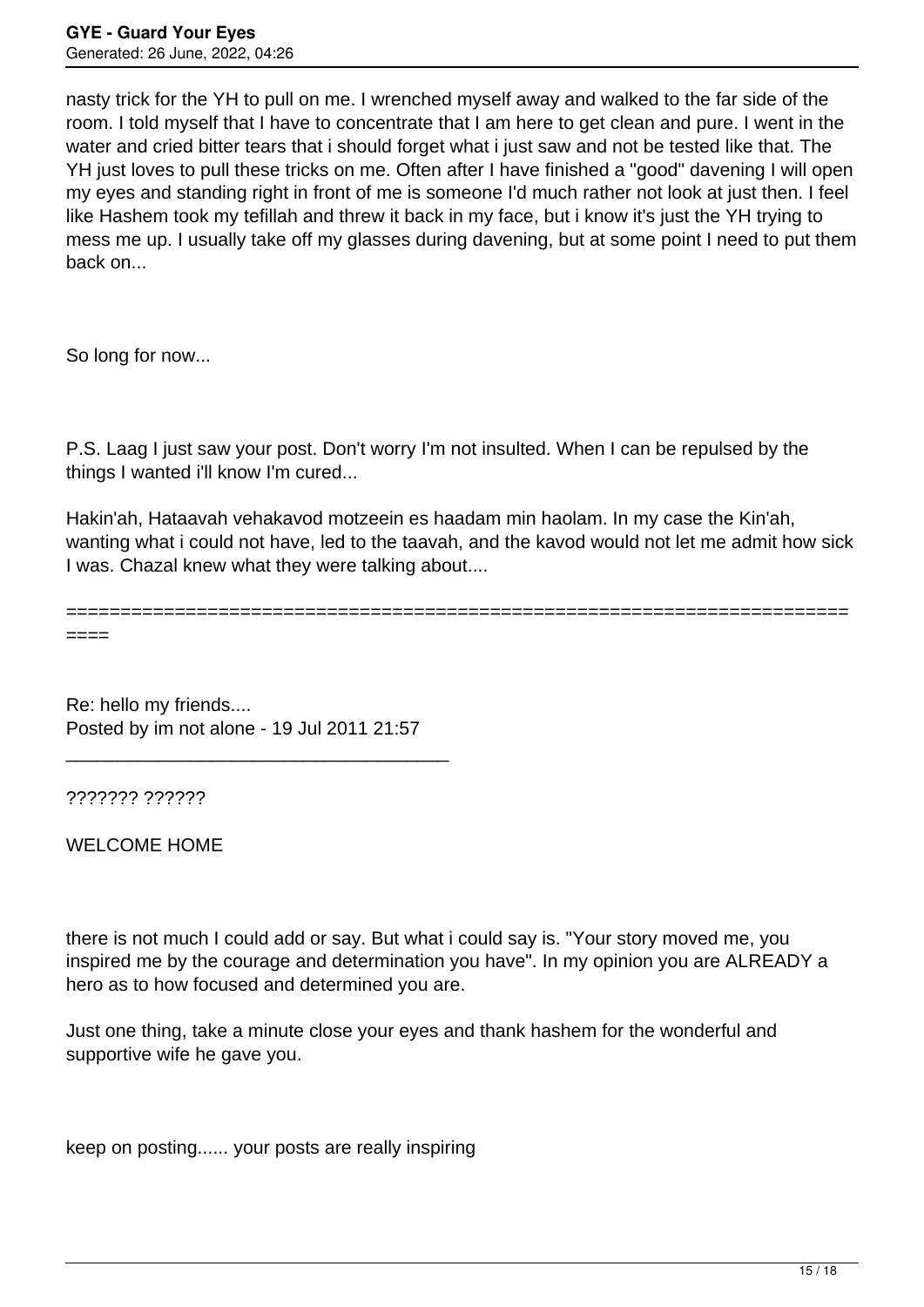**keep on trucking** (you have been lurking around for months, you should know what this means )

========================================================================

your brother

====

Re: hello my friends.... Posted by cominghome - 19 Jul 2011 22:11

\_\_\_\_\_\_\_\_\_\_\_\_\_\_\_\_\_\_\_\_\_\_\_\_\_\_\_\_\_\_\_\_\_\_\_\_\_

Gevura ShebYesod, I needed to read your post. Thank you. I also suffered from the "distant father" scenario and it lead to similar thoughts in my mind. I would say the main things helped me that field were two things:

1) The idea that as much as I fantasized, at the end of the day I would never want to actually do the act because of my desire, at the age of 80, to be able to say, "I never cheated on my wife". I also thought of the actual physical pain that is involved in such acts - as much as pop-culture wants to make you think it's a normal thing to do, there are certain parts of your body that if entered, have a very very high risk of bleeding and damage.

2) If you fantasize about being with another woman, your Y"H can almost justify it. You can form a loving relationship with her, run off and have kids, and still fulfill the ratzon of HaShem, right? (Wrong, you would not be fulfilling any ratzon but your own, you would be killing your wife emotionally and socially and forever be a loser.) But if you run off with a relationship with a male, all it is is physical pleasure, it's pure hedonism, which is the culture of one of the nations that destroyed Yerushalayim and the Beis HaMikdash! There is no way it can be justified, it's just pure, selfish pleasure.

The teivas do come back time to time, I even had one for a little today, but all in all the deeper of a relationship I form with my wife and HaShem, the less and less I want to have a relationship with anyone else.

========================================================================

Thanks again for your post.

====

16 / 18